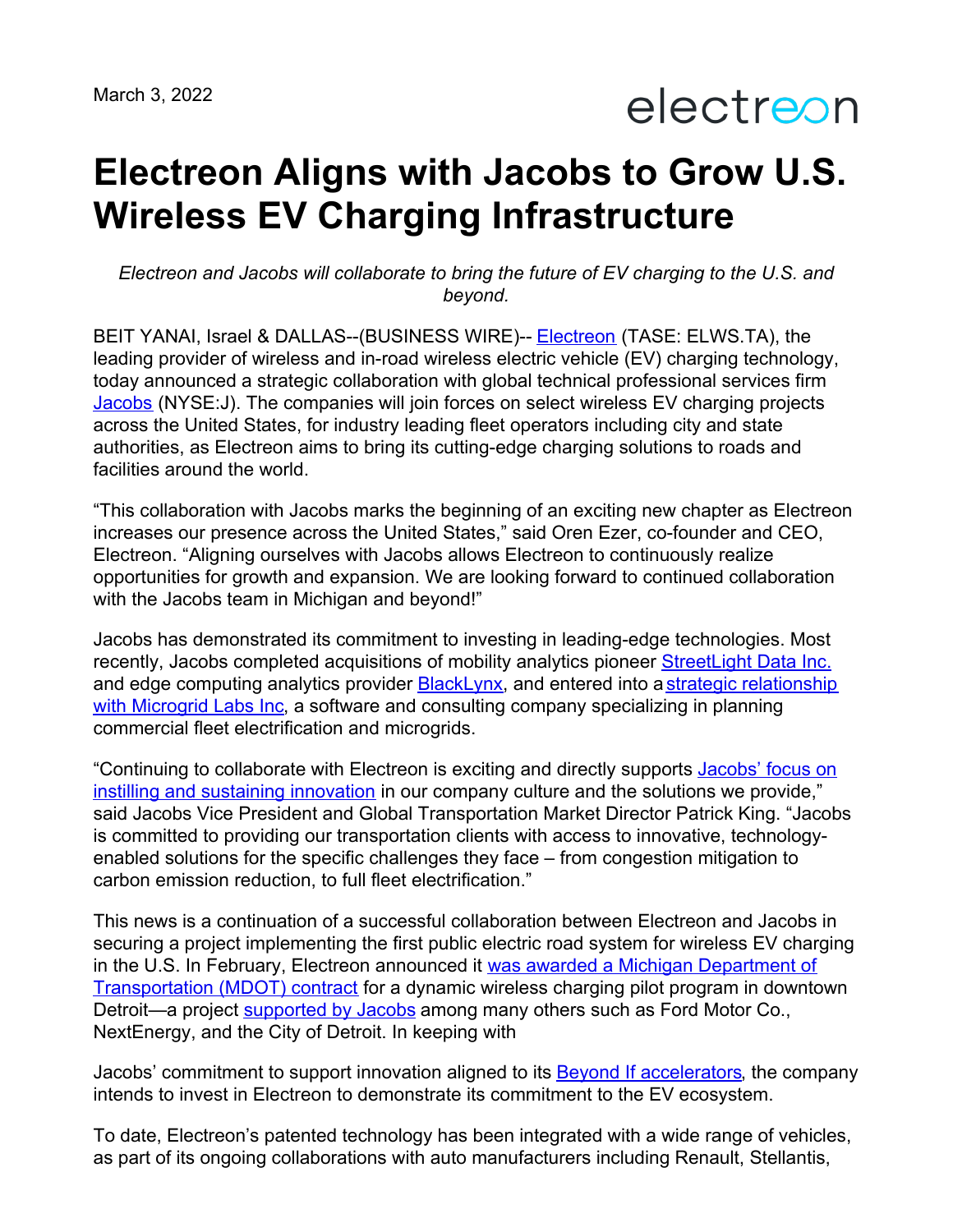Iveco, and Volkswagen. In November, Electreon's wireless charging technology was named one of TIME's 100 Best [Inventions](https://www.businesswire.com/news/home/20211110006071/en/ElectReon%25E2%2580%2599s-Electrified-Roadways-Named-Among-TIME%25E2%2580%2599s-100-Best-Inventions-of-2021) of 2021.

## **About Electreon**

Electreon is the leading provider of wireless charging solutions for electric vehicles (EVs), providing end-to-end charging infrastructure and services to meet the needs and efficiency demands of shared, public and commercial fleet operators and consumers. The company's proprietary inductive technology dynamically (while in motion) and statically (while stopped) charges EVs quickly and safely, eliminating range anxiety, lowering total costs of EV ownership, and reducing battery capacity needs—making it one of the most environmentally sustainable, scalable, and compelling charging solutions available today. Electreon works with cities and fleet operators on a charging as a service (CaaS) platform that enables costeffective electrification of public, commercial, and autonomous fleets for smooth and continuous operation. For more information, visit [electreon.com](http://www.electreon.com).

## **About Jacobs**

At Jacobs, we're challenging today to reinvent tomorrow by solving the world's most critical problems for thriving cities, resilient environments, mission-critical outcomes, operational advancement, scientific discovery, and cutting-edge manufacturing, turning abstract ideas into realities that transform the world for good. With \$14 billion in revenue and a talent force of approximately 55,000, Jacobs provides a full spectrum of professional services including consulting, technical, scientific and project delivery for the government and private sector. Visit [jacobs.com](https://c212.net/c/link/?t=0&l=en&o=2654626-1&h=4257239548&u=http%253A%252F%252Fwww.jacobs.com%252F&a=jacobs.com) and connect with Jacobs on [Facebook](https://c212.net/c/link/?t=0&l=en&o=2654626-1&h=957417935&u=https%253A%252F%252Fwww.facebook.com%252FJacobsConnects&a=Facebook), [Instagram,](https://c212.net/c/link/?t=0&l=en&o=2654626-1&h=2905716696&u=https%253A%252F%252Fwww.instagram.com%252Fjacobsconnects&a=Instagram) [LinkedIn](https://c212.net/c/link/?t=0&l=en&o=2654626-1&h=3445181529&u=https%253A%252F%252Fwww.linkedin.com%252Fcompany%252Fjacobs%252F&a=LinkedIn) and [Twitter](https://c212.net/c/link/?t=0&l=en&o=2654626-1&h=2207383687&u=https%253A%252F%252Ftwitter.com%252FJacobsConnects&a=Twitter).

Certain statements contained in this press release constitute forward-looking statements as such term is defined in Section 27A of the Securities Act of 1933, as amended, and Section 21E of the Securities Exchange Act of 1934, as amended, and such statements are intended to be covered by the safe harbor provided by the same. Statements made in this release that are not based on historical fact are forward-looking statements. You can identify forward-looking statements because they contain words such as "believes," "expects," "may," "will," "should," "seeks," "intends," "plans," "estimates," or "anticipates" or similar expressions which concern our strategy, expectations, plans, projections or intentions. Examples of forward-looking statements include, but are not limited to, statements regarding the expected benefits of the collaboration with Electreon. We base these forward-looking statements on management's current estimates and expectations as well as currently available competitive, financial and economic data. Forward-looking statements, however, are inherently uncertain. There are a variety of factors that could cause business results to differ materially from our forward-looking statements, including, but not limited to, our ability to fully implement our strategy, competition from existing and future competitors in the our target markets, technological challenges relating to the development and manufacture of wireless charging solutions, the impact of the COVID-19 pandemic, including the emergence and spread of variants of COVID-19, and general economic conditions, including inflation and changes in interest rates. For a description of some additional factors that may occur that could cause actual results to differ from our forward-looking statements, see the discussions contained under Item 1 - Business; Item 1A - Risk Factors; Item 3 - Legal Proceedings; and Item 7 - Management's Discussion and Analysis of Financial Condition and Results of Operations in our most recently filed Annual Report on Form 10-K, ,and Item 2 - Management's Discussion and Analysis of Financial Condition and Results of